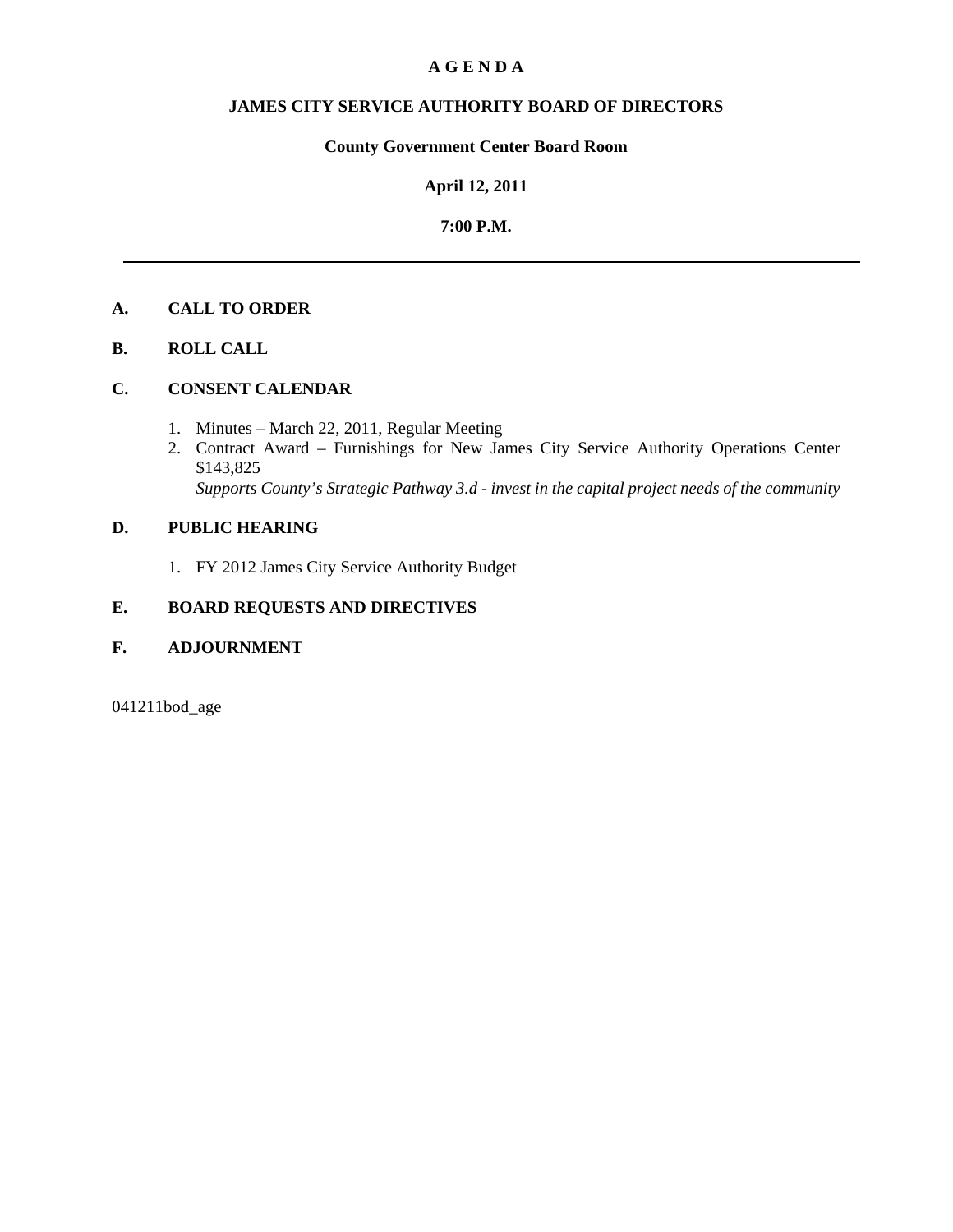# AGENDA ITEM NO. <u>C-1</u>

# **AT A REGULAR MEETING OF THE BOARD OF DIRECTORS OF THE JAMES CITY SERVICE AUTHORITY, JAMES CITY COUNTY, VIRGINIA, HELD ON THE 22ND DAY OF MARCH 2011, AT 7:00 P.M. IN THE COUNTY GOVERNMENT CENTER BOARD ROOM, 101 MOUNTS BAY ROAD, JAMES CITY COUNTY, VIRGINIA.**

## **A. CALL TO ORDER**

### **B. ROLLCALL**

James G. Kennedy, Chairman James O. Icenhour, Jr., Vice Chairman Mary K. Jones Bruce C. Goodson John J. McGlennon

Robert C. Middaugh, Secretary Leo P. Rogers, County Attorney Larry M. Foster, General Manager

### **C. CONSENT CALENDAR**

Mr. McGlennon made a motion to adopt the item on the Consent Calendar.

The motion passed by a unanimous voice vote.

### **D. PUBLIC HEARING**

### 1. Extinguishment of a Portion of an Easement on Williamsburg Landing, Inc. Property - 5500 Williamsburg Landing Drive

Mr. Foster explained that this item has been advertised as a public hearing to extinguish a portion of an easement on Williamsburg Landing Drive. He displayed the area of the easement and noted that James City Service Authority (JCSA) has determined that extinguishment of the easement would not impact any customers. He recommended approval of the resolution.

Mr. Kennedy opened the public hearing.

As no one wished to speak to this matter, Mr. Kennedy closed the Public Hearing.

Mr. McGlennon made a motion to adopt the resolution.

On a roll call vote, the vote was AYE: Goodson, McGlennon, Icenhour, Jones, Kennedy (5). NAY:

(0).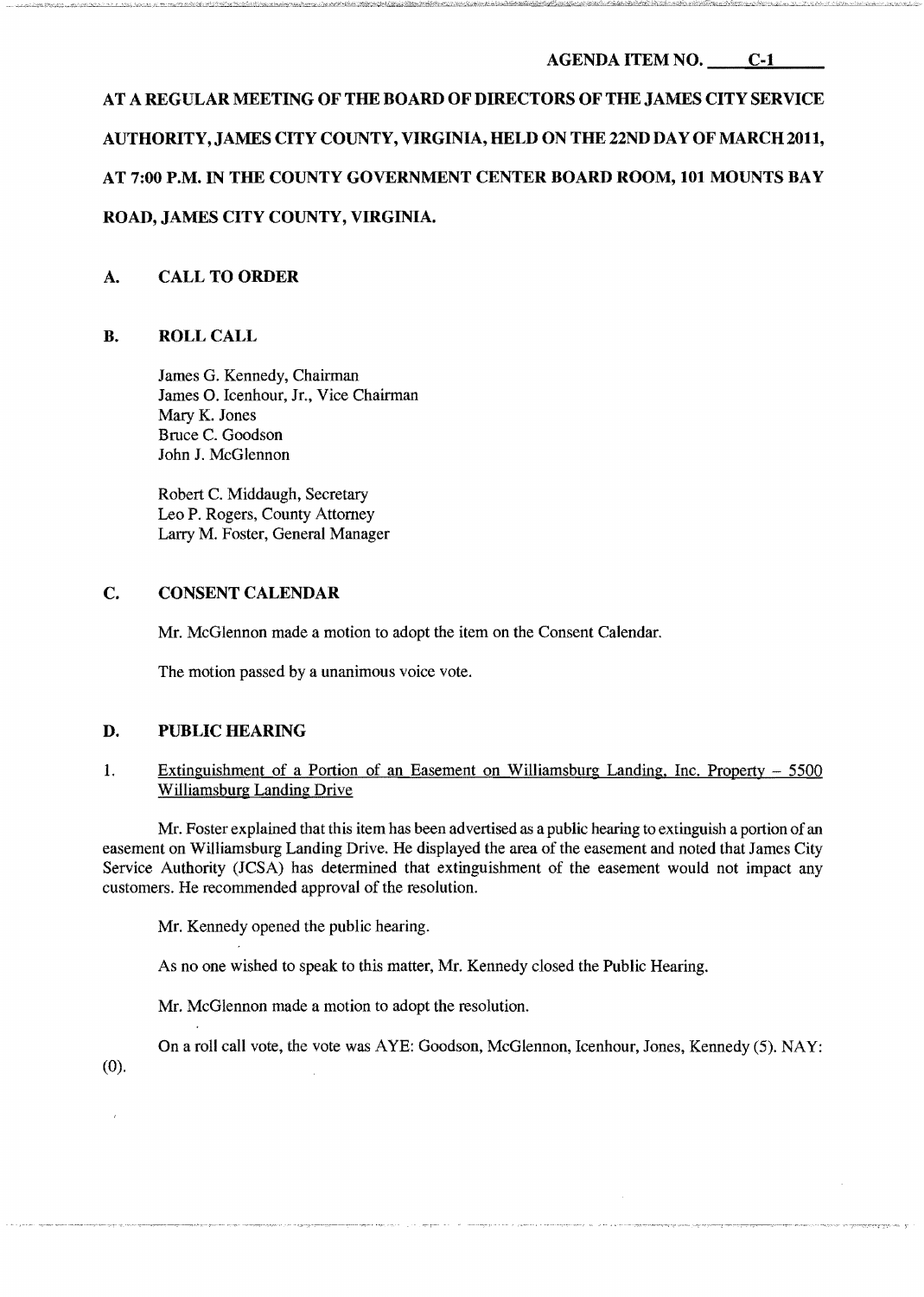### E. BOARD REQUESTS AND DIRECTIVES

Mr. Foster responded to Mr. McGlennon's questions about water consumption. He reviewed water demand based on per-customer basis. He reviewed peak demand and low demand, and noted that weather conditions played a major part on water consumption. He showed the average gallons of use per customer per day in different demand periods. He showed that there was a reduction in consumption between 2002 and 2010.

Mr. Kennedy asked if this was prior to odd/even water use.

Mr. Foster stated that 2002 was when odd/even water restrictions were implemented as a result of a drought.

Mr. Kennedy asked if this displayed an increase as a result of the odd/even watering schedule.

Mr. Foster stated that this data equalizes the consumption per month.

Mr. McGlennon thanked Mr. Foster for providing the information and highlighted the benefits of water conservation.

Mr. Foster noted that the figures provided include industrial water use.

Mr. Kennedy noted that he had incorporated a new washing machine and he saw a significant reduction in water usage.

F. ADJOURNMENT to April 26, 2011, at 7 p.m.

Mr. McGlennon made a motion to adjourn.

The motion passed by a unanimous voice vote.

At 8:45 p.m. Mr. Kennedy adjourned the Board.

Robert C. Middaugh

Secretary to the Board

032211bod\_min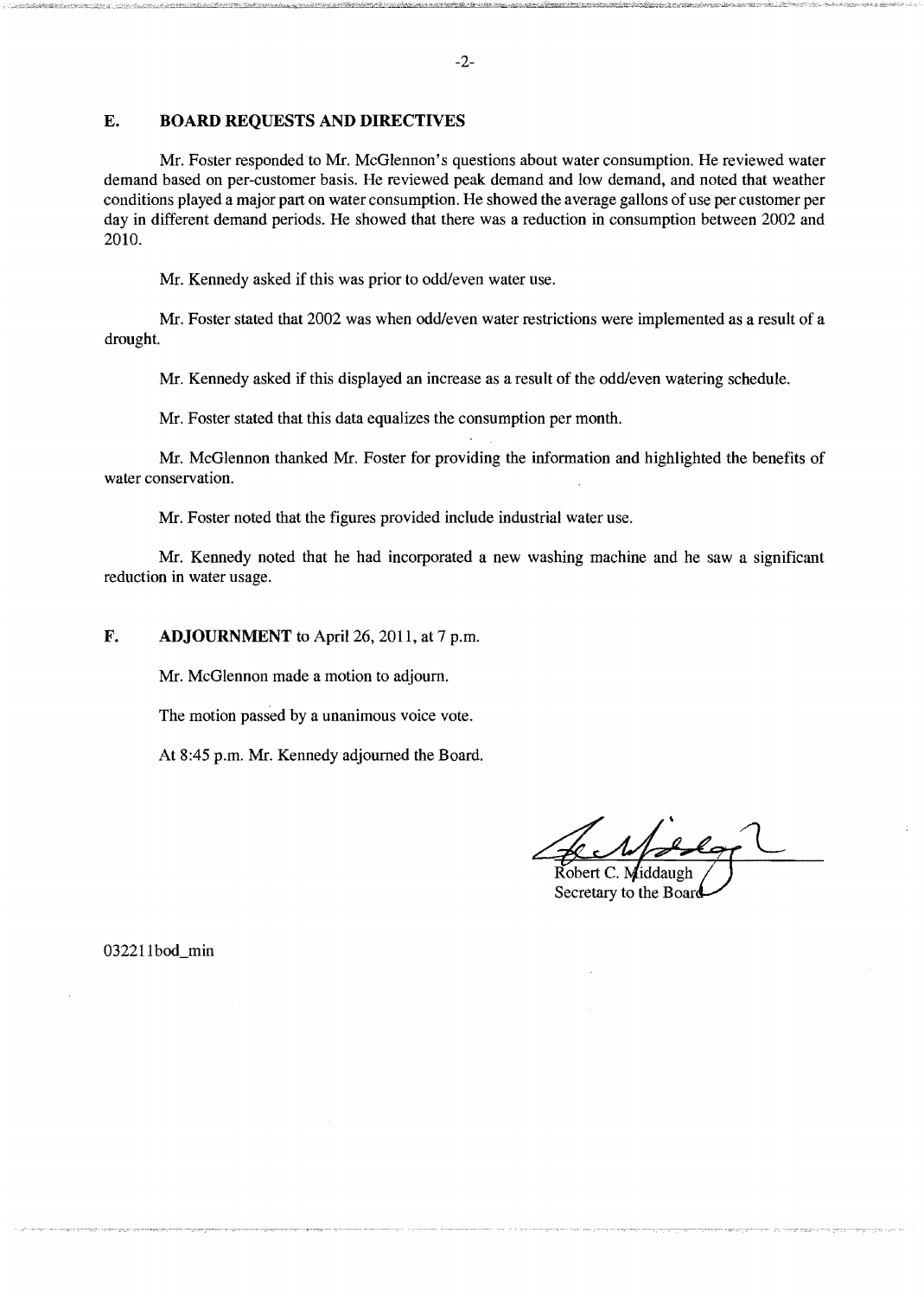# **AT A REGULAR MEETING OF THE BOARD OF DIRECTORS OF THE JAMES CITY SERVICE AUTHORITY, JAMES CITY COUNTY, VIRGINIA, HELD ON THE 22ND DAY OF MARCH 2011, AT 7:00 P.M. IN THE COUNTY GOVERNMENT CENTER BOARD ROOM, 101 MOUNTS BAY ROAD, JAMES CITY COUNTY, VIRGINIA.**

# **A. CALL TO ORDER**

## **B. ROLL CALL**

James G. Kennedy, Chairman James O. Icenhour, Jr., Vice Chairman Mary K. Jones Bruce C. Goodson John J. McGlennon

Robert C. Middaugh, Secretary Leo P. Rogers, County Attorney Larry M. Foster, General Manager

### **C. CONSENT CALENDAR**

Mr. McGlennon made a motion to adopt the item on the Consent Calendar.

The motion passed by a unanimous voice vote.

### **D. PUBLIC HEARING**

### 1. Extinguishment of a Portion of an Easement on Williamsburg Landing, Inc. Property – 5500 Williamsburg Landing Drive

 Mr. Foster explained that this item has been advertised as a public hearing to extinguish a portion of an easement on Williamsburg Landing Drive. He displayed the area of the easement and noted that James City Service Authority (JCSA) has determined that extinguishment of the easement would not impact any customers. He recommended approval of the resolution.

Mr. Kennedy opened the public hearing.

As no one wished to speak to this matter, Mr. Kennedy closed the Public Hearing.

Mr. McGlennon made a motion to adopt the resolution.

On a roll call vote, the vote was AYE: Goodson, McGlennon, Icenhour, Jones, Kennedy (5). NAY:

(0).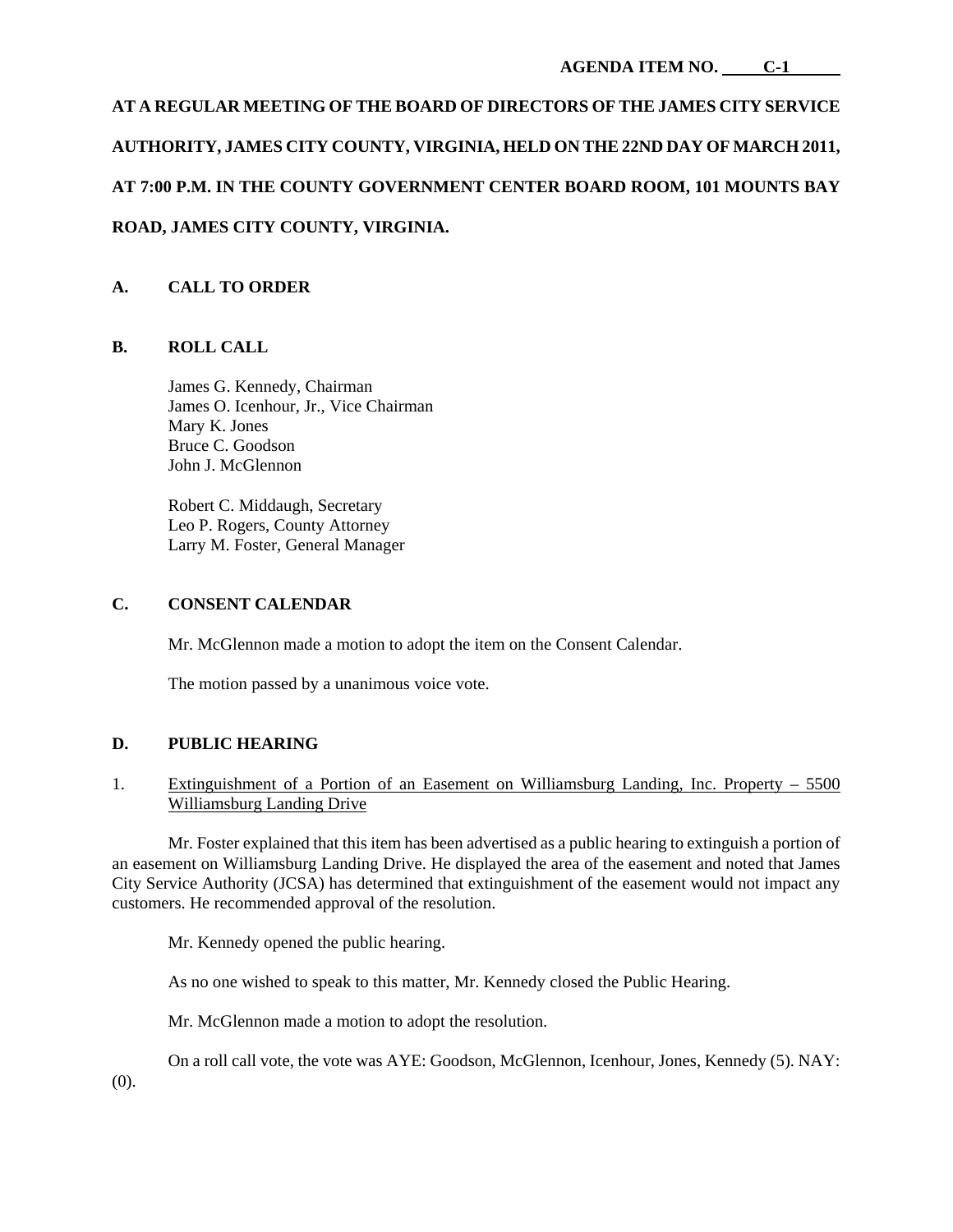#### **E. BOARD REQUESTS AND DIRECTIVES**

 Mr. Foster responded to Mr. McGlennon's questions about water consumption. He reviewed water demand based on per-customer basis. He reviewed peak demand and low demand, and noted that weather conditions played a major part on water consumption. He showed the average gallons of use per customer per day in different demand periods. He showed that there was a reduction in consumption between 2002 and 2010.

Mr. Kennedy asked if this was prior to odd/even water use.

 Mr. Foster stated that 2002 was when odd/even water restrictions were implemented as a result of a drought.

Mr. Kennedy asked if this displayed an increase as a result of the odd/even watering schedule.

Mr. Foster stated that this data equalizes the consumption per month.

 Mr. McGlennon thanked Mr. Foster for providing the information and highlighted the benefits of water conservation.

Mr. Foster noted that the figures provided include industrial water use.

 Mr. Kennedy noted that he had incorporated a new washing machine and he saw a significant reduction in water usage.

**F. ADJOURNMENT** to April 26, 2011, at 7 p.m.

Mr. McGlennon made a motion to adjourn.

The motion passed by a unanimous voice vote.

At 8:45 p.m. Mr. Kennedy adjourned the Board.

Robert C. Middaugh Secretary to the Board

\_\_\_\_\_\_\_\_\_\_\_\_\_\_\_\_\_\_\_\_\_\_\_\_\_\_\_\_\_\_\_\_

032211bod\_min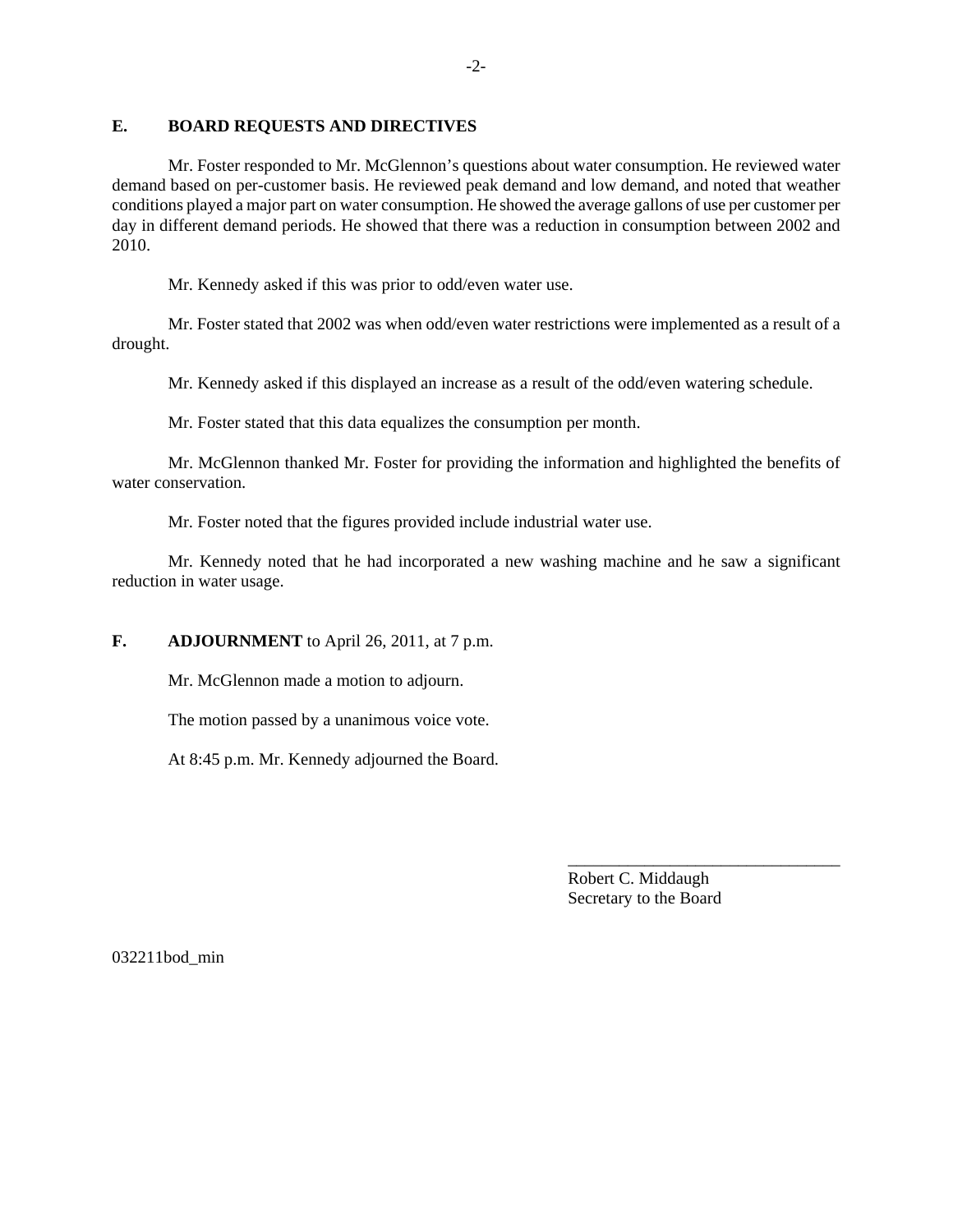## **MEMORANDUM COVER**



**Subject:** Contract Award - Furnishings for New James City Service Authority (JCSA) Operations Center - \$143,825

## **Strategic Management Plan Pathway:** 3.d - invest in the capital project needs of the community

**Action Requested:** Shall the Board approve the contract to Smarter Interiors in the amount of \$143,825 for furnishings at the New James City Service Authority (JCSA) Operations Center?

**Summary:** JCSA and Purchasing staff determined the most efficient procurement method for this purchase was to use a cooperative purchasing contract issued by The Cooperative Purchasing Network (TCPN) to Smarter Interiors as a result of a competitive sealed Request for Proposals. This cooperative procurement action is authorized by Chapter 1, Section 5, of the James City County Purchasing Policy and the Virginia Public Procurement Act.

By participating in the cooperative procurement action, staff believes the County will increase efficiency, reduce administrative expenses, and benefit from an accelerated delivery process. JCSA staff attended a furniture showcase held at James City County featuring vendors with cooperative furniture contracts available through TCPN.

Staff determined the Smarter Interiors contract specifications met the Authority's requirements for furnishings and negotiated a contract in the amount of \$143,825.

Staff recommends approval of the attached resolution.

**Fiscal Impact:** Funded through the Capital Improvements Program budget.

| <b>FMS Approval, if Applicable:</b> Yes No |  |
|--------------------------------------------|--|

| <b>Assistant County Administrator</b> | <b>County Administrator</b> |
|---------------------------------------|-----------------------------|
| Doug Powell                           | Robert C. Middaugh          |
|                                       |                             |
| <b>Attachments:</b>                   | <b>Agenda Item No.: C-2</b> |
| Memorandum                            |                             |
| Resolution                            | <b>Date:</b> April 12, 2011 |
|                                       |                             |

CA\_Furnish\_cvr

l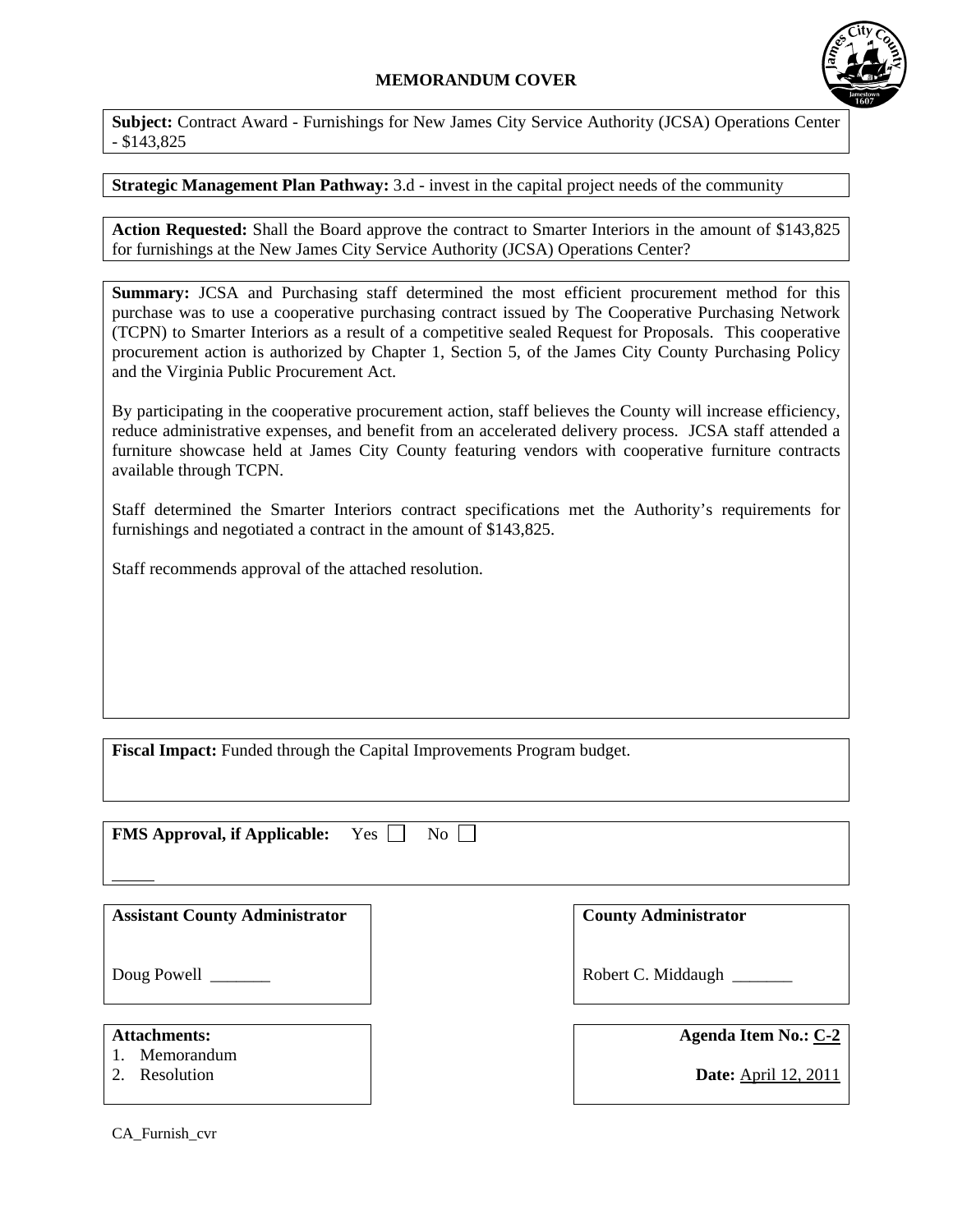### **M E M O R A N D U M**

| DATE:           | April 12, 2011                                                                                              |
|-----------------|-------------------------------------------------------------------------------------------------------------|
| TO:             | The Board of Directors                                                                                      |
| FROM:           | Larry M. Foster, General Manager, James City Service Authority                                              |
| <b>SUBJECT:</b> | Contract Award – Furnishings for New James City Service Authority (JCSA) Operations<br>Center $-$ \$143,825 |

Funds are available in the FY 2011 Capital Improvements Program budget for furnishings for the new James City Service Authority (JCSA) Operations Center.

JCSA and Purchasing staff determined the most efficient procurement method for this purchase was to use a cooperative purchasing contract issued by The Cooperative Purchasing Network (TCPN) to Smarter Interiors as a result of a competitive sealed Request for Proposals. This cooperative procurement action is authorized by Chapter 1, Section 5, of the James City County Purchasing Policy and the Virginia Public Procurement Act.

By participating in the cooperative procurement action, staff believes the County will increase efficiency, reduce administrative expenses and benefit from an accelerated delivery process. JCSA staff attended a furniture showcase held at James City County featuring vendors with cooperative furniture contracts available through TCPN.

The furnishings outfit a 12,500-square-foot building that includes 22 offices, training, break, and conference rooms along with miscellaneous support furnishings. Training room furnishings include table and chairs to support 90 people. Staff determined the Smarter Interiors contract specifications met the Authority's requirements for furnishings and negotiated a contract in the amount \$143,825.

Staff recommends approval of the attached resolution.

Farry M. Foster

LMF/nb CA\_Furnish\_mem

Attachment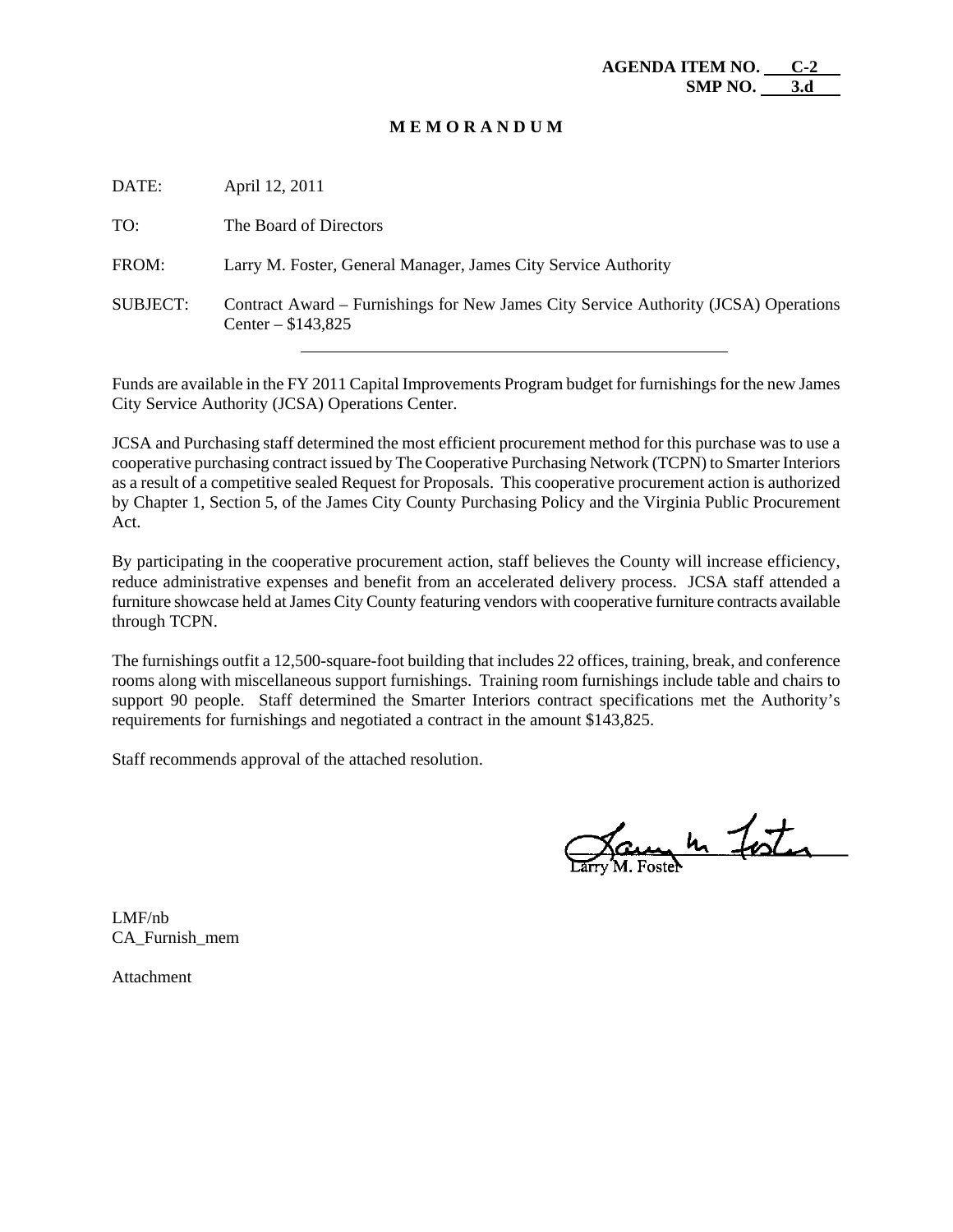## **R E S O L U T I O N**

### CONTRACT AWARD – FURNISHINGS FOR NEW JAMES CITY SERVICE AUTHORITY

### (JCSA) OPERATIONS CENTER – \$143,825

- WHEREAS, funds are available in the FY 2011 Capital Improvement Program budget for purchase of furnishings for the new James City Service Authority (JCSA) Operations Center; and
- WHEREAS, cooperative purchasing action is authorized by Chapter 1, Section 5, of the James City County Purchasing Policy and the Virginia Public Procurement Act and The Cooperative Purchasing Network (TCPN) issued a cooperative purchasing contract to Smarter Interiors as a result of a competitive sealed Request for Proposals; and
- WHEREAS, JCSA and Purchasing staff determined the contract specifications met the Authority's requirements for furniture in the amount of \$143,825 with Smarter Interiors.
- NOW, THEREFORE, BE IT RESOLVED that the Board of Directors of the James City Service Authority, James City County, Virginia, hereby authorizes the Secretary to the Board to execute a contract with Smarter Interiors for furnishings in the amount of \$143,825.

James G. Kennedy Chairman, Board of Directors

\_\_\_\_\_\_\_\_\_\_\_\_\_\_\_\_\_\_\_\_\_\_\_\_\_\_\_\_\_\_\_\_\_\_\_\_

ATTEST:

Robert C. Middaugh Secretary to the Board

\_\_\_\_\_\_\_\_\_\_\_\_\_\_\_\_\_\_\_\_\_\_\_\_\_\_\_\_\_\_\_\_

Adopted by the Board of Directors of the James City Service Authority, James City County, Virginia, this 12th day of April, 2011.

CA\_Furnish\_res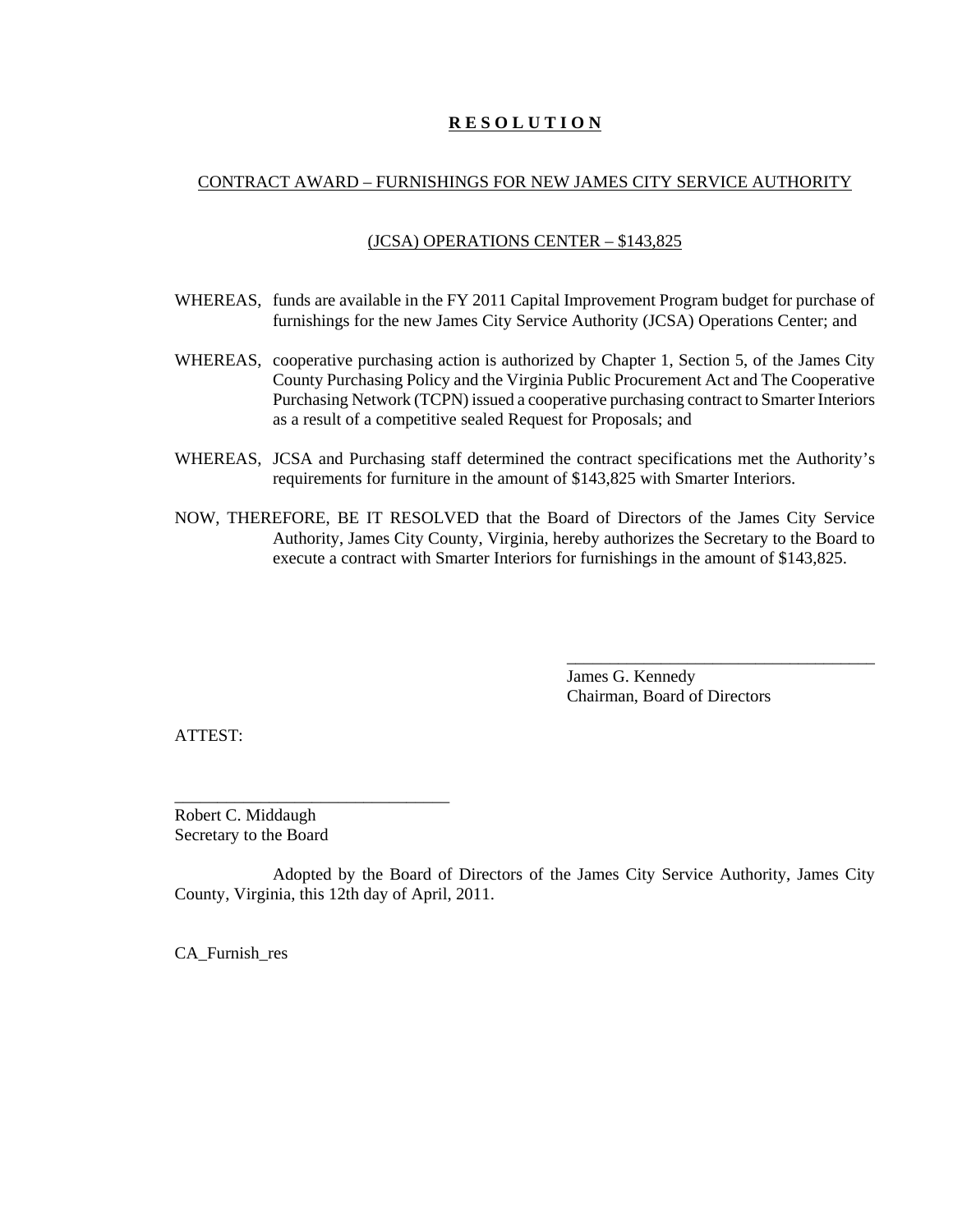### **MEMORANDUM COVER**



**Subject:** FY 2012 James City County and James City Service Authority Budget

### **Strategic Management Plan Pathway:** N/A

**Action Requested:** Shall the Board adopt the budget, as amended during the Budget Work Sessions at its meeting on April 26, 2011?

**Summary:** The purpose of the Public Hearing is to invite public comment on any aspect of the proposed FY 2012 Budget. Any public comments received could become part of the agenda for the upcoming budget work sessions at the direction of the Board of Supervisors.

Staff expects to ask the Board to adopt the budget, as amended during the Budget Work Sessions at its meeting on April 26, 2011.

**Fiscal Impact:**

| <b>FMS Approval, if Applicable:</b> Yes | No |
|-----------------------------------------|----|
|                                         |    |
|                                         |    |

| <b>Assistant County Administrator</b> | <b>County Administrator</b> |
|---------------------------------------|-----------------------------|
| Doug Powell                           | Robert C. Middaugh          |
| <b>Attachment:</b><br>1.Memorandum    | Agenda Item No.: _I-1_      |
|                                       | <b>Date:</b> April 12, 2011 |